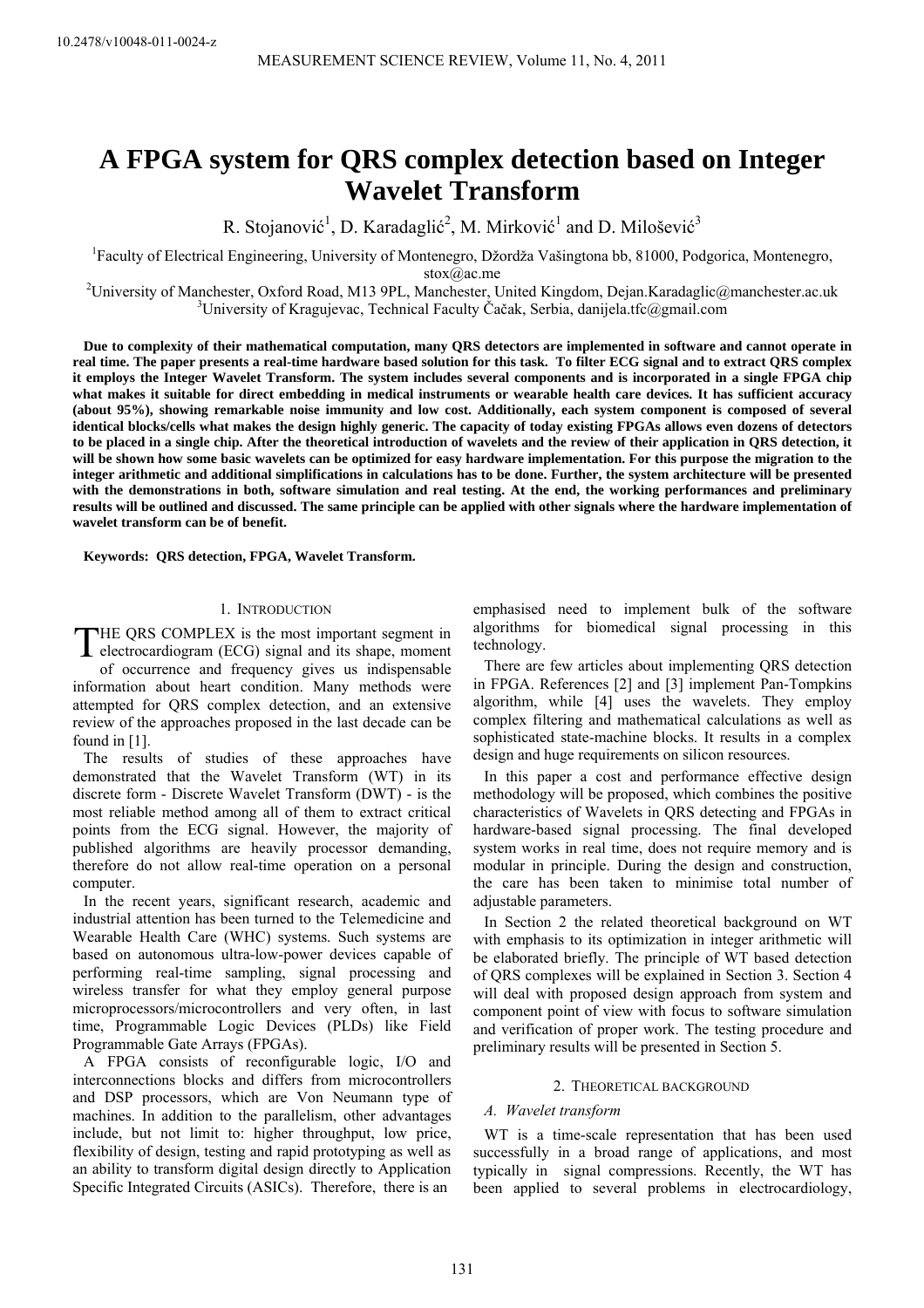including data compression, denoising, analysis of ventricular late potentials and detection of ECG characteristic points. It is a linear operation that decomposes signal into a number of scales related to frequency components and analyses each scale with a certain resolution. WT uses a short time interval for evaluating higher frequencies and a long time interval for lower frequencies. Because of this property, high frequency components of short duration can be observed successfully by WT. One of the advantages of the WT is ability to decompose signal at various resolutions, what allows an accurate feature extraction from non-stationary signals like ECG.

Analytically, the WT in its continuous form, for signal *f(t)* is defined by:

$$
W(a,b) = \int_{-\infty}^{\infty} f(t)\psi_{a,b}(t)dt
$$
 (1)

$$
\psi_{a,b}(t) = \frac{1}{\sqrt{a}} \psi^* \left(\frac{t-b}{a}\right) \tag{2}
$$

Where \* denotes complex conjugation and  $\psi_{a,b}(t)$  is window function called the mother wavelet, *a* is a scale factor and *b* is a translation factor. Here,  $\psi^*$  ( $\frac{t-b}{t}$ )  $\psi^*$ ( $\frac{t-b}{a}$ ) is a shifted and scaled version of a mother wavelet which is used as a basis for wavelet decomposition. However, the continuous wavelet transform provides certain amount of redundant information.

DWT is sufficient for most practical applications providing enough information and offering a significant reduction in the computation time. For a discrete function  $f(n)$  the DWT is given by:

$$
W(a,b) = C(j,k) = \sum_{n \in \mathbb{Z}} f(n) \psi_{j,k}(n) \qquad (3)
$$

where  $\psi_{j,k}(n)$  presents a discrete wavelet defined as  $_{k}(n) = 2 \sqrt[2]{2} \sqrt{2} (2^{-j} n - k)$  $\psi_{j,k}(n) = 2^{-j} \psi(2^{-j}n - k)$ . The parameters *a*, *b* are defined as  $a = 2^j$  and  $b = 2^j k$ .

In practice, DWT is computed by passing the signal through a Low-Pass (L) and a High-Pass (H) filters successively according to the Mallat's decomposition scheme [5], as shown in Fig. 1. For each decomposition level *i*, the L and H filters are followed by downsampling operator  $\downarrow$ 2 which can be expressed as  $(X\downarrow 2)/[n]=X[2n]$ , what is in fact the reduction of sampling rate by 2. Therefore, the outputs *CAi(n)* and *CDi(n)* from one decomposition level, in our case the first one,  $i=1$ , are given by:

$$
CA1[n] = \sum_{k} L[k]X[2n+k]
$$
 (4)

$$
CD_1[n] = \sum_k H[k]X[2n+k] \tag{5}
$$

where *n* and *k* denote discrete time coefficients and *X* stands for the given signal. In the second decomposition level the  $CA<sub>1</sub>[n]$  plays a role of  $x[n]$  and so on.  $CAi(n)$  and  $CDi(n)$  are usually called the *approximations* and the *details*, respectively.

The coefficients for *L* and *H* filters can vary from the simplest, such as Haar, over Doubisch up to those such as Quadratic Spline, having different vector lengths and, usually, floating point values. The L and H filters, within L-H cell, Fig.1, can be easily implemented in hardware only in the case of simplification their transfer functions. It means both; the reduction of vector length and escaping floating point calculations. Thereby, the positive characteristics of the wavelets should be retained.



Fig.1. Wavelet decomposition scheme.

#### *B. Wavelet transform*

The Haar wavelet is considered to be the simplest one. In discrete form it is related to the Haar transform, which serves as a prototype for all wavelet transforms. The *L* and *H* filters are of two elements wide,  $L = \left[ \frac{1}{\sqrt{2}}, \frac{1}{\sqrt{2}} \right]$ ,  $=\left[\frac{1}{\sqrt{2}},-\frac{1}{\sqrt{2}}\right]$ 2  $H = \left| \frac{1}{\sqrt{1 - \frac{1}{c^2}}} \right|$ . The  $CA_1(n)$  and  $CD_1(n)$  are given by:

$$
CA_1[n] = \frac{1}{\sqrt{2}} X[2n] + \frac{1}{\sqrt{2}} X[2n+1]
$$
 (6)

$$
CD_1[n] = \frac{1}{\sqrt{2}} X[2n] - \frac{1}{\sqrt{2}} X[2n+1]
$$
 (7)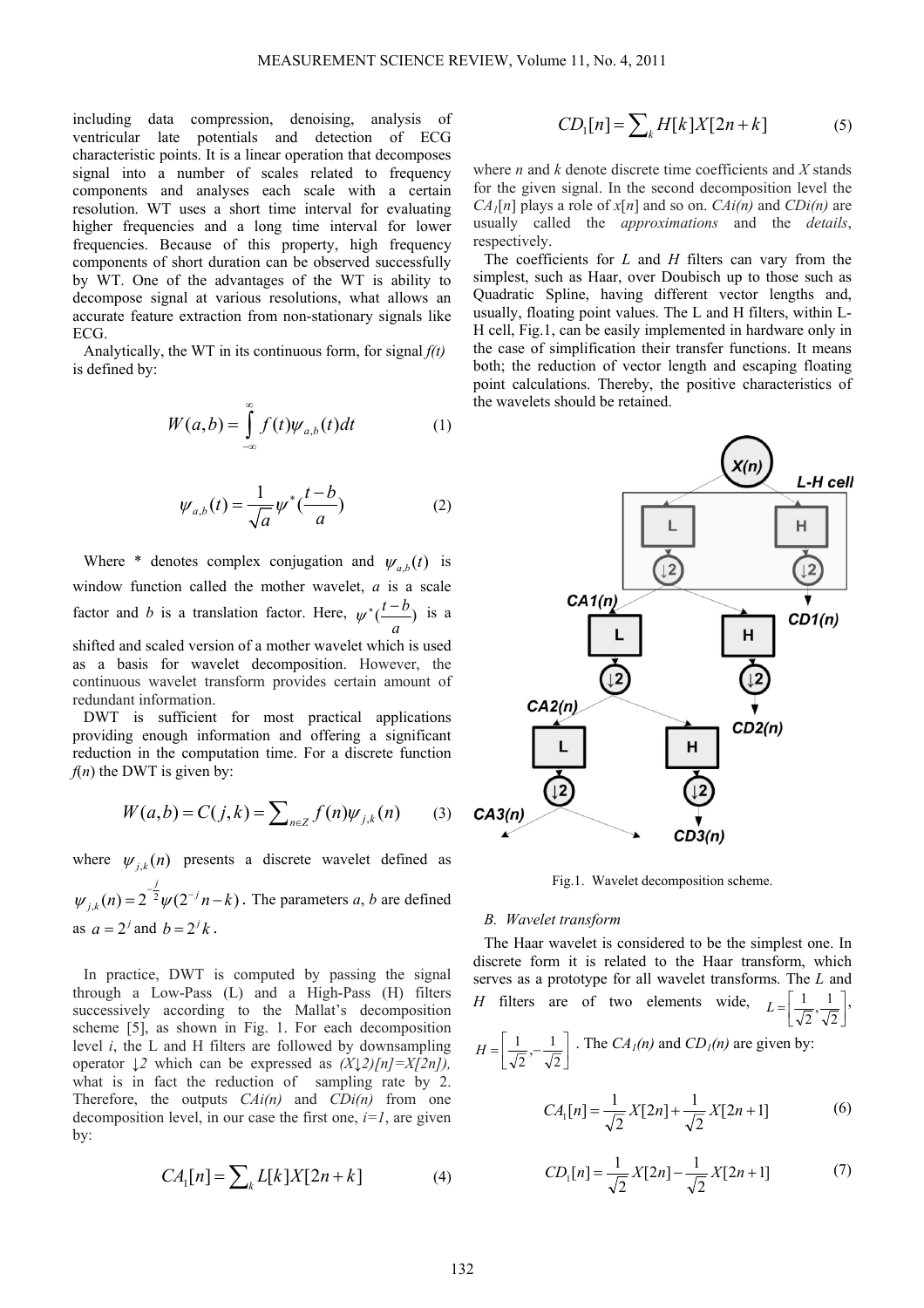This transform has a number of advantages; it is (i) conceptually simple, (ii) fast, (iii) memory efficient, since it can be calculated in a place without a temporary array. Also, it is reversible without the edge effect which can be a problem with some other Wavelet transforms.

The Haar transform also has its limitations, which can be of a problem in some applications, mainly in signal compression and noise removal from audio or video signal. But, in our case this is not an issue.

# *C. Integer Haar Transform*

Although very simple in principle, the Haar transform in above form is still complicated enough for hardware implementation, because of the floating point nature. However, like any other wavelet transform, it can be generalized to an integer to integer version as shown in the excellent reference [6]. Its integer form is known as S transform [7]:

$$
CA_1[n] = \left\lfloor \frac{1}{2}X[2n] + \frac{1}{2}X[2n+1] \right\rfloor
$$
 (8)

$$
CD_1[n] = X[2n] - X[2n+1] \tag{9}
$$

Where  $\vert$  denotes rounding operator.

On the binary level the division with 2 and rounding are performed by right shifting for one position,  $\gg$ 1, which is very helpful circumstance in the term of digital logic implementation. With this, equation (8) becomes:

$$
CD1[n] = (X[2n] + X[2n + 1]) >> 1
$$
 (10)

As seen, the  $CA_1[n]$  is calculated by an adder and shifter and the  $CD_1[n]$  by a subtractor, excluding the necessity for floating point multipliers. Now, the L-H cell from Fig.1 should be very easy implemented in digital logic. The rounding to the nearest integer does not implicate the significant error in signal reconstruction [6].

#### 3. WAVELET DECOMPOSITION AND QRS DETECTION

WT is capable of distinguishing the QRS-complex within ECG signal by using decomposition scheme from Fig.1, [8], [9]. The *CD* coefficients across the scales show that the peak of the QRS complex corresponds to the zero crossing between two modulus maxima.

Fig.2 illustrates the decomposition of real ECG signal *X(n)* up to the *4th* level , (*CD1, CD2, CD3* and *CD4*), using Haar wavelet from (6) and (7). For each decomposition level, the QRS complex produces two modulus maxima with opposite signs, with a zero crossing (ZC) between.

This method for QRS detection is very robust and allows direct application over the raw ECG data because the frequency domain filtering is performed implicitly by computing the coefficients. Fig.2 shows the clear signal at 4th decomposition level. The built-in filtering is an important additional contribution of wavelet decomposition in QRS detection.



Fig.2. QRS detection using wavelet decomposition. Signal *X[n]* sampled with frequency of 800 Hz.

Usually, the modulus maxima are found by thresholding techniques and the threshold values vary from one scale to another. As an example, according to [9] the thresholds are proportional to the RMS value of the WT and can be calculated as *RMS(Di)* for *i=1,2* and *3* and *0.5RMS(Di)* for *i=4*.



Fig.3. Matching the S Transform and Haar Transform.

In the practical applications the challenge is the selection of the most suitable decomposition level/levels. Most of the energy for QRS complex lies between 3Hz and 40Hz. Translated to WT it means somewhere between scales  $2<sup>3</sup>$ and  $2<sup>4</sup>$ , with the largest at  $2<sup>4</sup>$ . The energy of motion artifacts and baseline wander (i.e., noise) increases for scales greater than  $2<sup>5</sup>$ . Article [9] states that most energies of a typical QRS-complex are at scales  $2<sup>3</sup>$  and  $2<sup>4</sup>$ , and the energy at scale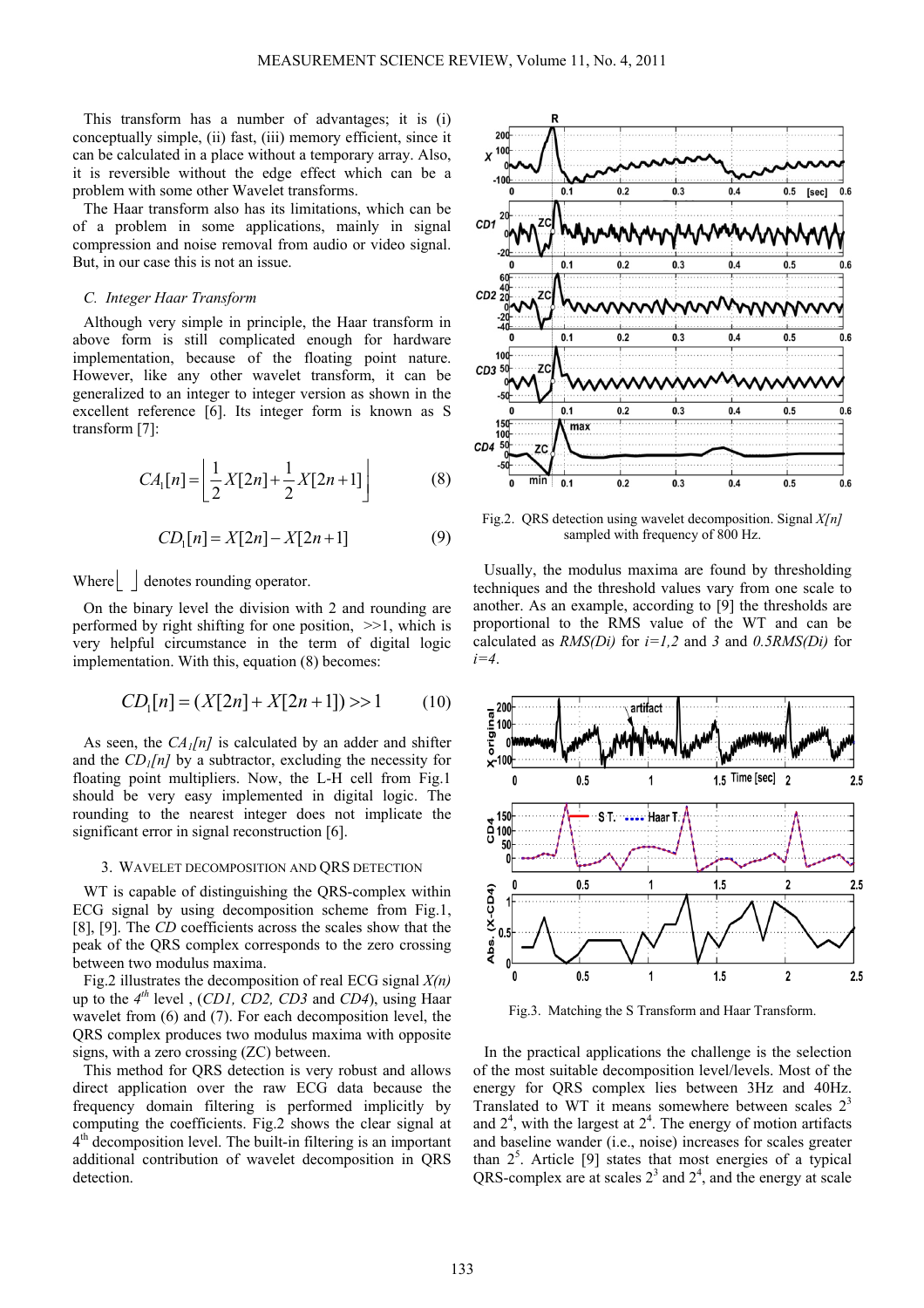$2<sup>3</sup>$  is the largest. According to [11], for QRS-complex with high frequency components, the energy at scale  $2<sup>2</sup>$  is larger than that at scale  $2<sup>3</sup>$ . The authors recommend mainly the scales  $2<sup>3</sup>$  to  $2<sup>4</sup>$  for satisfactory detection.

Another complication is the acquisition of certain thresholds for finding the modulus maxima. the values of thresholds differ usually from one level to another. The third obstacle is the change of decision rules according to circumstances and it is a very ambiguous and timeconsuming task. Mentioned restrictions confine the method to off-line use and put heavy demand on the computing resources.

In the presented research, instead of classical Wavelet Transform, additionally optimised Integer Wavelet Transform (S Transform) is used for the task of QRS detection. Fig.3 shows that the absolute error is less than one count at  $4<sup>th</sup>$  coefficient when using S transform given by (9) and (10) instead of Haar transform given by (6) and (7).

### 4. THE DESIGN APPROACH

#### *A. System Architecture*

Simplified diagram of the proposed methodology for QRS complex detection is given in Fig.4. Wavelet decomposition is realized with pipelined L-H cells. Each cell is followed by branch consisting of two circuits/blocks: *Zero Crossing and Modulus Thresholding (ZC&MT) and Decision Rules (DR)*. The outputs from ZC&MT and DR are fed to the MUX and summing (OR) circuits. The input to the system is the ECG

vector *X[n],* driven in by system clock *clk*, while the main outputs are the true zero crossings (*ZCi\_OK*), summing of true zero crossings (*SUM\_ZC*) and vector of time stamps which corresponds to the position of *R* peak (*RTIME*) in time scale. *SUM\_ZC* and *RTIME* are obtained by summation of *ZCi\_OKs* and multiplexing *RTIMEi* by address *SL. R* presents the asynchronous reset which puts all outputs to zero. The threshold parameters *TR1* and *TR2* as well as parameters *Ti\_1* and *Ti\_2* related to the QRS inclination times are stored in configuration registers or internal Read Only Memory (ROM). As seen, the architecture can be extended very easily to the desired decomposition level by adding a new branch of L-H, ZC&MT and DR. Also, in the case of reduction, unnecessary branches can be omitted.

### *B. Wavelet decomposition*

L-H cell from Fig.5 is the core unit in decomposition scheme from Fig.4. It presents digital expression of equations (9) and (10). The delay line is implemented by cascade of *REG1* and *REG2*. The  $((X(n)+X(n+1))>>1)$  and  $X(n)$ - $X(n+1)$  computations are done for each sample. The signal *clk* out=clk in/2 is used for downsampling ( $\downarrow$ 2) and stores  $X(2n) - X(2n+1)$  and  $((X(2n) + X(2n+1)) >> 1)$ ) values in adequate output registers REGs. *Ca* output from the previous cell is the input *X* to the further cell and so on. The calculation time per *Ca* and *Cd* is *2clk*. The signal *clk\_out* presents a *clk\_in* for the next cell. The implementation of L-H cell in Fig.5 is a very fast way to calculate equations (9) and (10) without multipliers.

![](_page_3_Figure_10.jpeg)

Fig.4. Simplified architecture of FPGA based QRS detection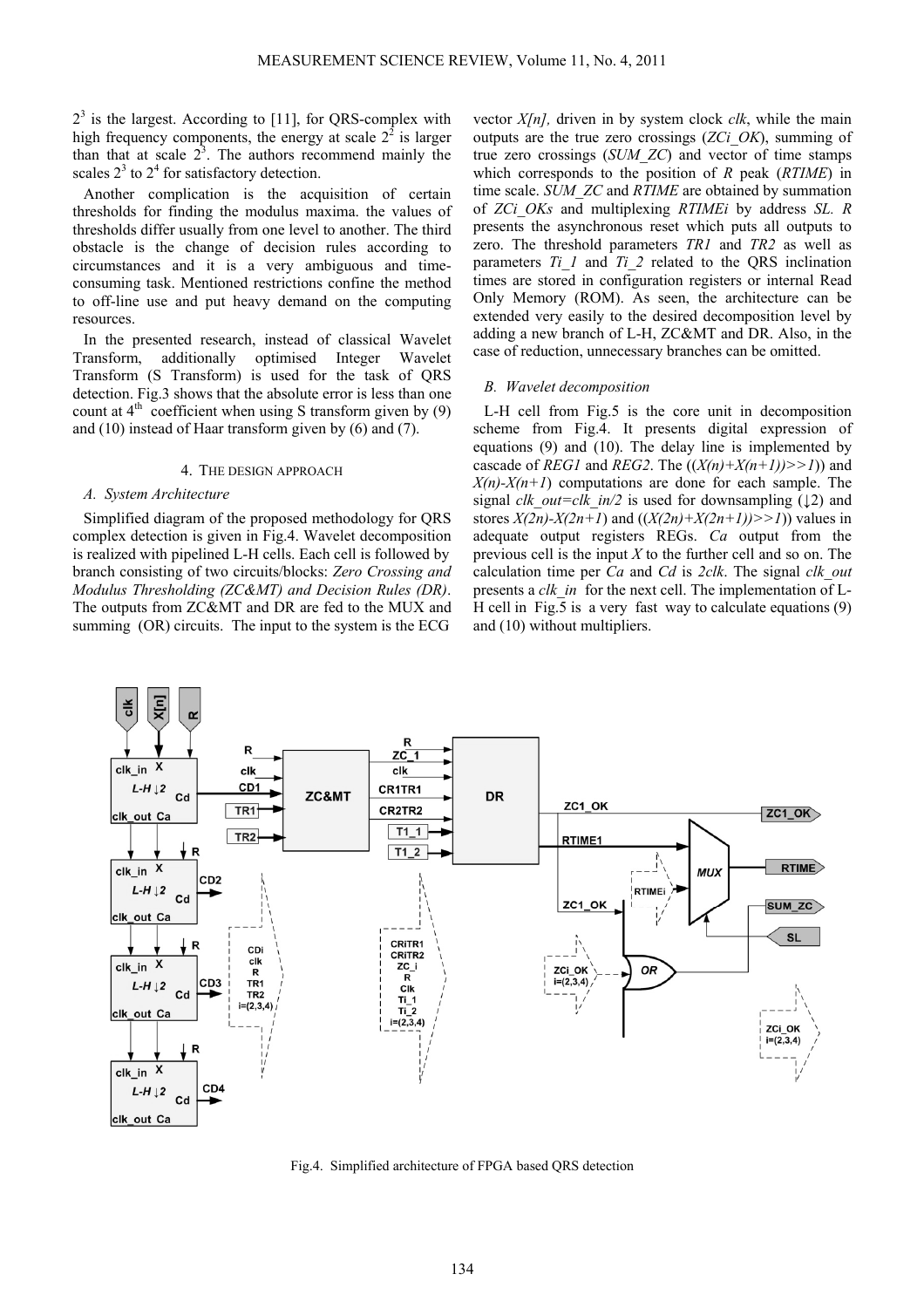![](_page_4_Figure_1.jpeg)

Fig.5. Architecture of L-H cell .

#### *C. Zero crossing and modulus thresholding*

In order to detect zero crossing (*ZC\_i*) for the chosen coefficients *CDi*, it is necessary to recognize the modulus maxima pair, Fig.6 (up). Instead of using a classical way based on the local max-min finding ZC&MT technique has been employed in this paper.

Negative (min) and positive (max) peaks are isolated by negative and positive thresholds *TR1* and *TR2*, producing the digital signals *CRiTR1* and *CRiTR2*, with zero crossing *ZC\_i* between, Fig.6 (middle). Usually,  $TR2 = abs(TRI) = k * Max(X(n))$ , where *k* varies between  $0.05 \le k \le 0.5$ . For the purpose of demonstration in Fig.6 *TR2<abs(TR1)* is selected*.* The signal *ZC\_i* is found by scanning successive samples such that *CD(n-1)<0* and *CD(n)>0*.

#### *D. Decision making*

For each decomposition level the Decision Rules (DR) circuit receives the signals *CRiTR1*, *CRiTR2* and *ZC\_i*, from ZC&MT, Fig.6(middle). The detection of true zero crossing begins on the falling edge of signal *CRiTR1* by starting the counter driven by system clock CLK, Fig.6 (down). The counter has been previously reset by rising edge of *CRiTR1*. The counter stops on the falling edge of *CRiTR2* latching the time  $t_0$ . If *Ti\_1* <  $t_0$  < *Ti\_2* the detected *ZC\_i* is declared to be the true one. Only then the trigger *ZCi\_OK* is generated. If the rising edge of *CRiTR2* is not detected within time *Ti\_2*, the detected *ZC\_i* is considered to be false, the counter cleared, and trigger *ZCi\_OK* remains zero. If *ZC\_i* is declared to be true it is necessary to store the time when it occurred (*RTIMEi),* because this time corresponds to the position of *R* peak*.* It is ensured by double latch, Fig.6 (down); first when *ZC\_i* happened, whether it is true or not, and then when the *ZC\_i* is declared as true, namely *ZCi\_OK* generated. By multiplexor MUX, Fig.4, the *RTIME* will be taken from *RTIMEi* which corresponds to the better accuracy. As an example, if *R* peak is detected at all four levels the *RTIME1* will be forwarded out. As an alternative the mean value, *mean(RTIMEi, RTIMEi, RTIMEi, RTIMEi),*  can be considered.

Here, a possible complication may arise from selection of parameters *Ti\_1* and *Ti\_2* which depend on the inclination and duration times within the QRS complex. These values

are recalculated in integer values considering frequency of system clock (clk). In developed system *30ms<T4\_1<50ms*, *90ms<T4\_2<150ms*, *15ms<T3\_1<25ms* and  $45ms < T3$ <sup> $-$ </sup> 2<75ms are used for  $4^{th}$  and  $3^{rd}$  levels.

![](_page_4_Figure_10.jpeg)

Fig.6. Graphical illustration of the algorithm for finding modulus maxima and zero crossing. Bottom is a decision making technique.

Generally, the system can be implemented till highest level, in our case *4th*. The signals *ZC1\_OK*, *ZC2\_OK, ZC3\_OK* and *ZC4\_OK* with corresponding values *RTIME1, RTIME2, RTIME3* and *RTIME4* have to be considered. A number of *ZCi\_OK* within *SUM\_ZC* and adequate *RTIMEi* are sufficient information for decision. In practice two levels  $(3<sup>rd</sup>$  *and*  $4<sup>th</sup>$ ) are enough for satisfactory detection rate, using the signals *ZC1\_OK*, *ZC2\_OK, RTIME1* and *RTIME2.* In this case the resources are less occupied, and thresholds are easier to adjust.

#### *E. Simulation*

The simulation is performed using real ECG samples brought to the system input *X[n].* For this purpose a separately circuit/block (simulation generator) is designed and embedded into same chip. It consists of an up-counter which addresses the FPGA's ROM in incremental order. The counter is driven by clock whose frequency is identical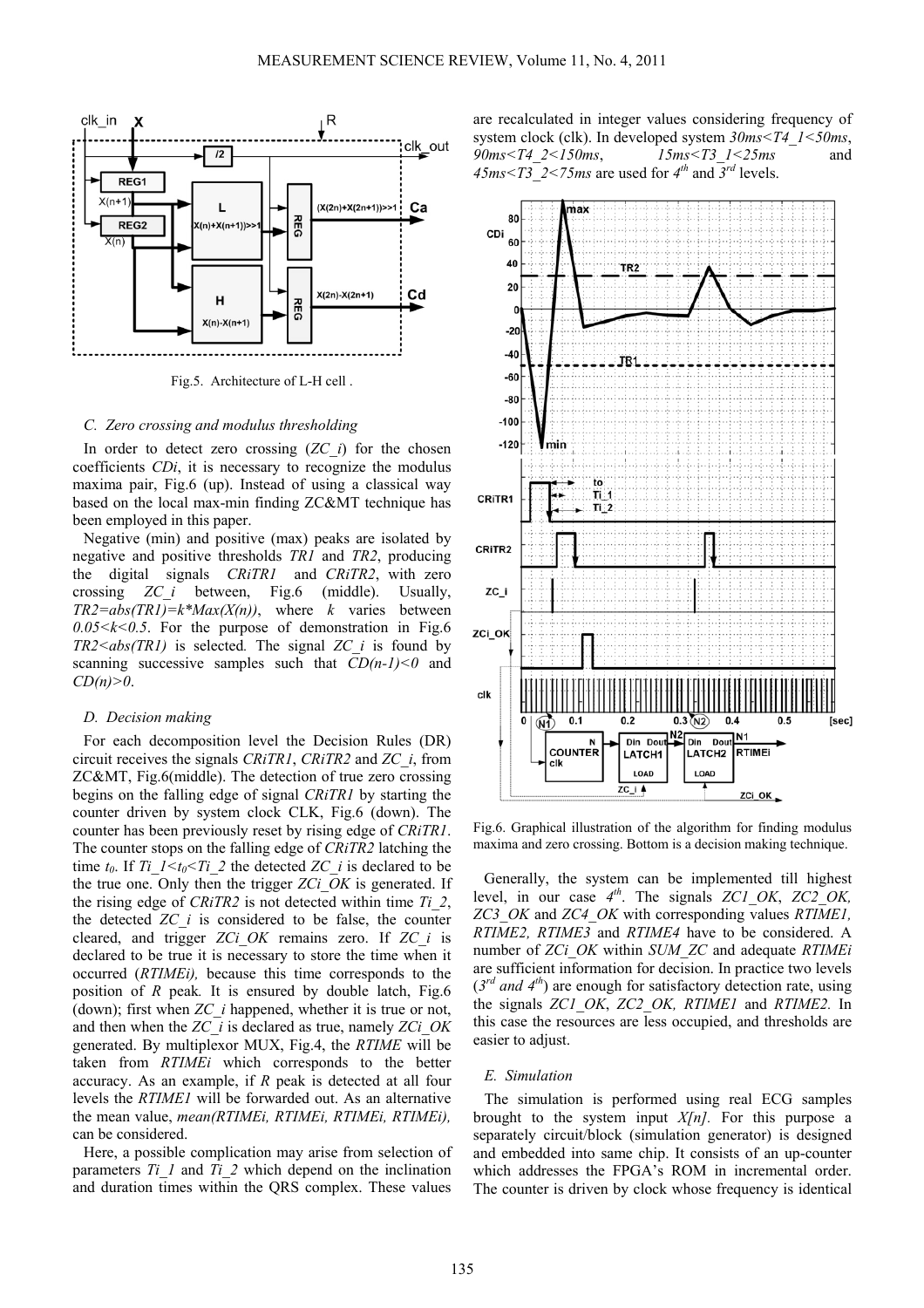to the ECG sampling frequency. The ROM is initialized through memory initialization (\*.mif) file, which is in fact an array of test samples *X[n], X[n+1]....* Thus, the simulation process is synchronized using the real samples. After the simulation and verification, before chip configuration, the simulation generator can be removed.

Fig.7 shows the timing diagrams in characteristic points for  $3^{rd}$  decomposition level. The ECG segment with R peak was isolated as a test sequence. The *TR1* and *TR2* were adjusted at -30 and 30 and signals *D3, CR3TR1, CR3TR2, ZC\_3, ZC3\_OK* and *RTIME* observed. As seen, *ZC3\_OK* is generated and *RTIME=RTIME3* captured. This means the successful detection of R peak.

In Fig.8 the scenario simulated was as all four decomposition levels worked in parallel. Test signal of 1024 samples was acquired in sampling frequency of 400Hz (2.5ms), in total duration of 2.5s. The thresholds *TR1* and *TR2* were adjusted to -22 and 22. The R peak has been detected at all decomposition levels. ZC1\_OK, ZC2\_OK, ZC3\_OK and ZC4\_OK are summed in *SUM\_ZC*. Because of the accuracy reason the *RTIME* was captured from *1st* level, *RTIME =RTIME1.* Previously the same signal had been passed through identical MATLAB detector, measuring R-R intervals*.* As seen, the good matching is obtained, 0.9915s against 0.9900s and 0.9330s against 0.9150s respectively.

![](_page_5_Figure_4.jpeg)

Fig.7. Simulation of decomposition, ZC&MT and DR blocks for ECG sequence with R peak. 400Hz sampling frequency.

![](_page_5_Figure_6.jpeg)

Fig.8. Illustration of simulation results. 4 decomposition levels. 400Hz sampling frequency.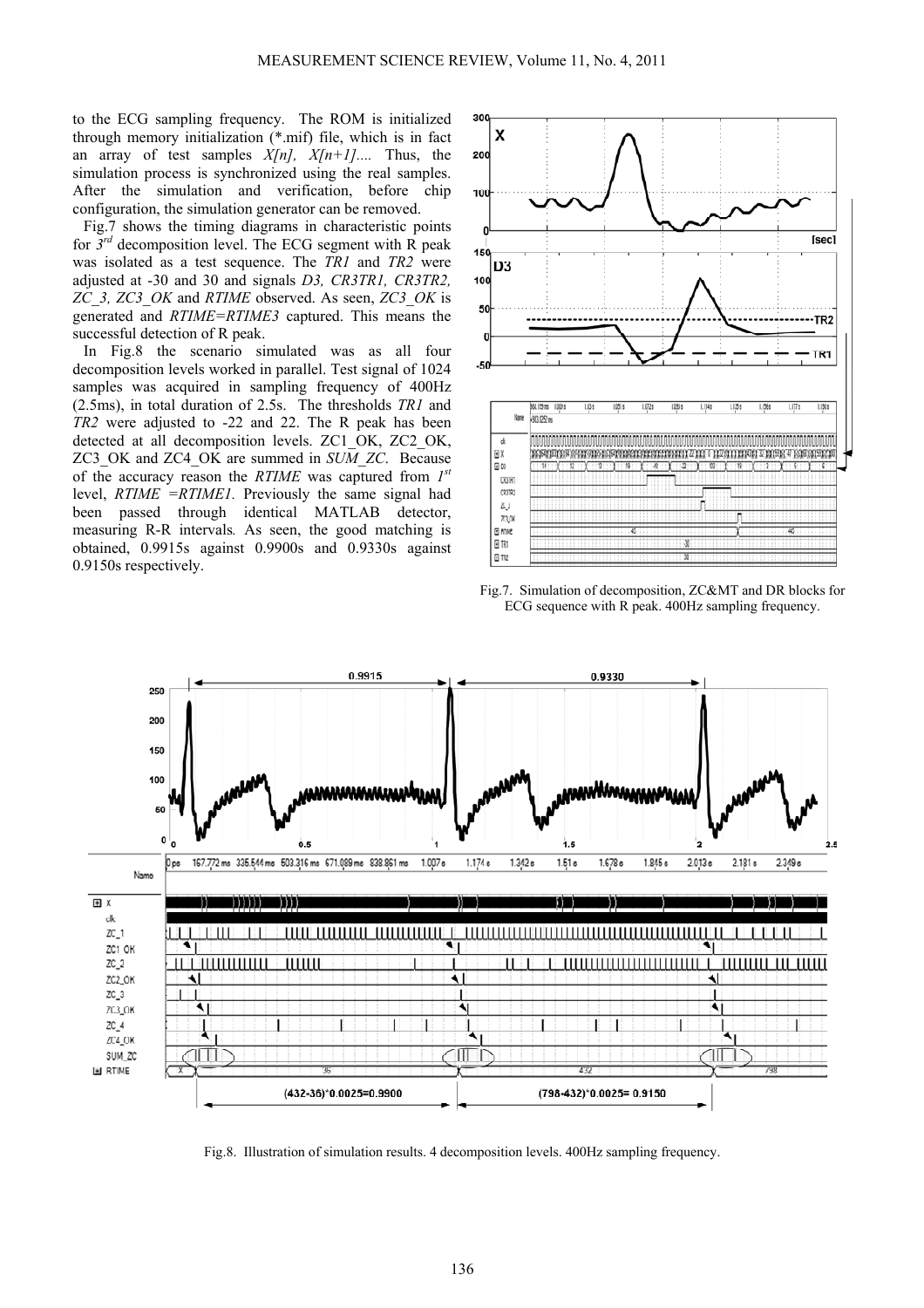### *F. Hardware occupancy*

To asses the design efficiency in the term of silicon consumption the system and its components were considered till *4th* decomposition level, Table 1. One L-H cell occupied 32 LCs (Logic Cells), 4(L-H) cells 174 LCs, while overall system with  $4(L-H)$  cells and  $4(ZC\&MT+DR)$ blocks and one MUX occupied 651 LCs. The table also gives the other combinations. These are very good optimization results even for low-capacity FPGA chips.

Table 1. Occupation of silicon resources in function of system complexity.

| <b>Configuration</b>   | <b>Number of LCs</b><br>(Logic Cells)<br>out of 5980 |  |
|------------------------|------------------------------------------------------|--|
| L-H                    | 32                                                   |  |
| $2(L-H)$               | 76                                                   |  |
| $3(L-H)$               | 120                                                  |  |
| $4(L-H)$               | 174                                                  |  |
| 4(L-H)+ZC&MT+DR        | 301                                                  |  |
| $4(L-H)+2(ZC\&MT+DR)$  | 385                                                  |  |
| $4(L-H)+3(ZC&MT+DR)$   | 459                                                  |  |
| $4(L-H)+4(ZC\&MT+DR)$  | 533                                                  |  |
| 4(L-H)+4(ZC&MT+DR)+MUX | 651                                                  |  |

# 5. TESTING AND RESULTS

The system was designed in Altera's Quartus 9.1 development environment. As a target chip FPGA Cyclone EP1C12Q240 was chosen. All components were implemented in Very High Speed Integrated Circuit Hardware Description (VHDL) Language, compiled, simulated, verified, converted to the symbols and then integrated into system. The simulation results were discussed in Section 4.E. After simulation and verification, the *4th* level system is configured in a target chip. The characteristic signals were taken out from  $3^{rd}$ ,  $4^{th}$  or both levels  $(3^{rd} \& 4^{th})$ .

On-chip functionality was verified by specially designed tool set based on MC (microcontroller) board and personal computer (PC). The board communicated with PC via serial port. Microcontroller (ATMEL's AVR ATMega32) was receiving digital samples *X[n]* from PC, forwarding then them to the FPGA chip via I/O bus and simultaneously generating control and threshold signals (*clk, SL, TR1, TR2, T1\_3, T2\_3, T1\_4, T2\_4,*)*.* The signal *SUM\_ZC* from FPGA chip caused the hardware interrupts on microcontroller. In interrupt routine the contexts of registers RTIME3 and RTIME4 were captured and sent back to PC. MATLAB virtual interface managed the process between PC and MC board and performed the signal processing and statistics.

In order to determine the detection accuracy, the student volunteers recorded their ECGs by portable handheld ECG

monitor/logger MD100B (Med Choice) in three lead configuration (LA-RA-LL). The noise was caused by main voltage (50Hz) and artifacts. The recorded signals were transferred to PC and stored in \*.txt raw files as 8bits integers. There were totally 105,200 heart beats within 10 files/records assigned to each student. From each record the signal/array  $Xi[n]$  (i=1:10) was formed and fed to the FPGA detector. The particular detection error rate *DERi* was defined as:

$$
DER_i[%] = 100(1 - \frac{NFP + NFN}{TN})
$$
 (11)

where are: *NFP*- number of false positives in *Xi*[*n*] , *NFN*number of false negatives in *Xi*[*n*] and *TN*- total number of complexes in *Xi*[*n*]. The averaged accuracy

$$
ADER[\%] = \frac{1}{10} \sum_{i=1}^{i=1} DER_i[\%]
$$
 (12)

was about 95.23% for using  $3^{rd}$  & 4<sup>th</sup> levels in parallel, Table 2. It had been assumed that R peak appeared if the signal *ZCi\_OK* occurred at *CD3* or *CD4* or at both of them.

| Records | Beats in | NFP+NFN | $DERi(\%)$ |
|---------|----------|---------|------------|
| Xi(n)   | Xi(n)    |         |            |
| 1       | 9200     | 442     | 95,19565   |
| 2       | 10400    | 532     | 94,88462   |
| 3       | 8300     | 457     | 94,49398   |
| 4       | 11200    | 695     | 93,79464   |
| 5       | 12600    | 687     | 94,54762   |
| 6       | 11800    | 369     | 96,87288   |
| 7       | 9600     | 526     | 94,52083   |
| 8       | 8700     | 276     | 96,82759   |
| 9       | 12000    | 636     | 94.7       |
| 10      | 11400    | 409     | 96,41228   |
| Sums/   |          |         |            |
| ADER[%] | 105200   | 5029    | 95,22501   |

Table 2. Partial and average accuracy.

In the terms of hardware performances the system was evaluated against two parameters: occupancy of silicon resources (Section 4.E) and operation speed. The most demanding *4th* level configuration occupies around *11%* resources of Cyclone EP1C12Q240 chip. It means that at least 8 systems for QRS detection can be implemented in this device. For higher-capacity chips that number could be much higher. Maximum operation frequency for system clock is 27.23MHz that is much more than the strongest requirements regarding sampling frequency for ECG signal.

## 6. CONCLUSION

Wavelet Transform is a reliable method for detection QRS complexes within ECG signal. Together with distinguishing QRS complexes it performs signal filtering. Additionally it can be easily implemented in hardware, after certain optimizations in term of integer arithmetic. This paper